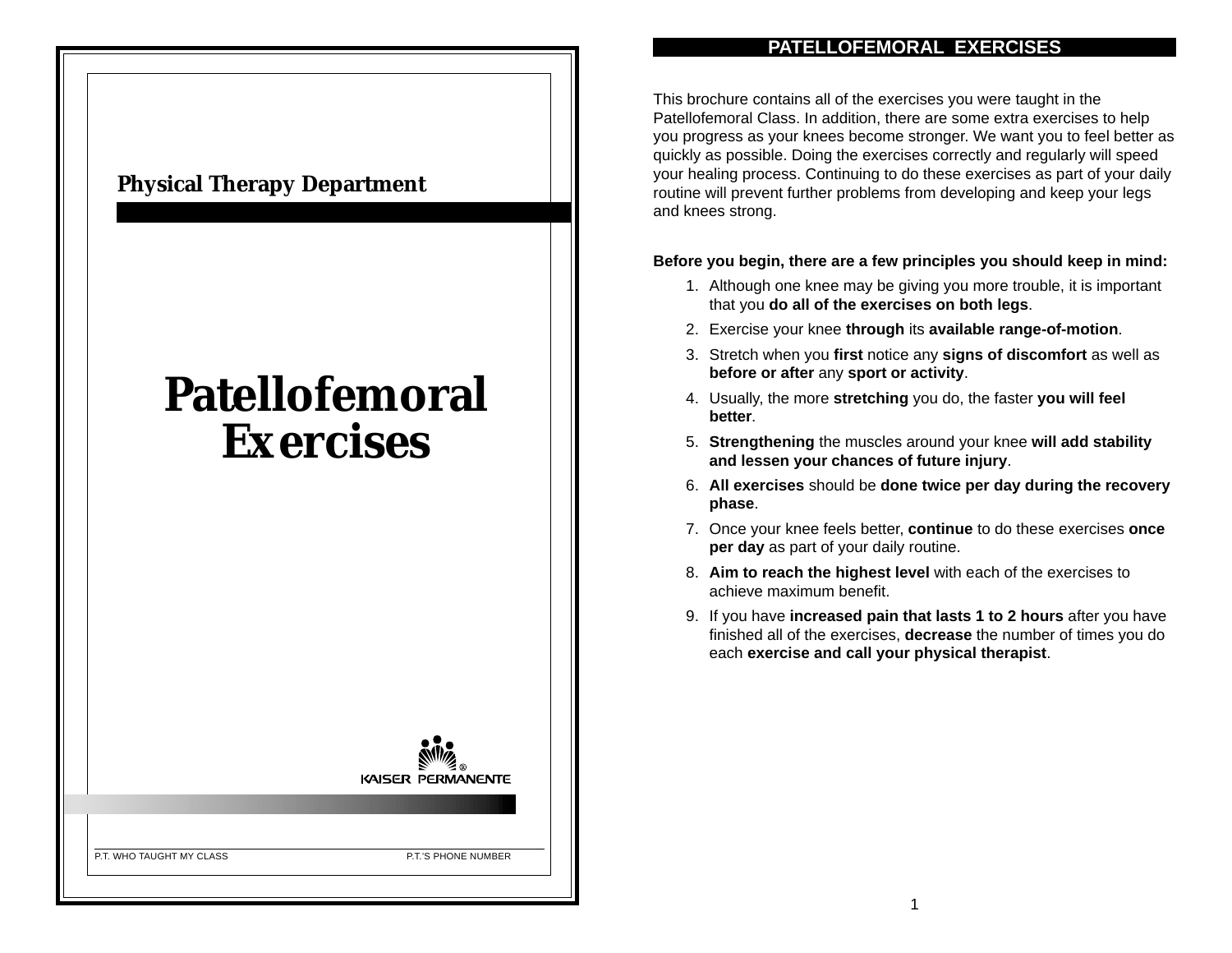# **STRETCHING EXERCISES**

**Start with the stretches.** Follow the directions for each exercise. With some exercises, you can choose one option or the other, depending upon your preference. Some exercises are arranged in a series of **steps**. You need to do all of the steps in order to complete the exercise. Other exercises are arranged in a progression of **levels.** Start with **Level 1** and advance to the **next level** when you no longer feel a stretch in the lower level. Do each exercise smoothly and slowly. Hold each position for 30 to 60 seconds and repeat every stretch 3 times. Remember to do all stretching exercises twice a day until your knee feels better, then continue to do the exercises once per day.

### **Quad Stretch**

Stand on one leg. Bend your other leg and pull your foot toward your buttock. Note that your bent knee is pointing to the floor and your legs are parallel. You will feel the stretch in the front of your thigh. For safety, hold onto a stable surface so that you can maintain your balance.

# **Calf Stretch**

### **There are 2 steps to this stretch:**

**Step 1:** Stand facing a wall or chair holding on for balance. Take a step backward with one leg. Keep your back straight, both feet pointed forward and both heels on the floor. Now push forward over the front leg, bending both knees as far as possible. Don't let either heel come off the floor. You will feel a stretch in the calf of your leg that is further away from the wall.



**Step 2:** Start in the same position as you did for **Step 1**. The difference is that **your back leg should be kept straight** as the front knee bends. Again, both heels should remain on the floor. You will feel this stretch more behind your knee.



### **Ham Stretch**

### **There are 2 ways you can do this stretch:**

- **LEVEL 1:** Sit toward the edge of a chair. Bend one knee back in under the chair. Straighten your other knee out in front of you. Gently lean forward from your hips while keeping your back straight. Keep your head up. You will feel a stretch in the back of the thigh of your outstretched leg. You can increase the amount of stretch by keeping the heel of your straight leg on the floor and bending your toes toward you.
- **LEVEL 2:** Lie on your back. Keep one knee straight and bend your other knee. Place your hands around the thigh of your bent knee and pull that knee to hip level. Now slowly straighten your knee, raising your foot to the ceiling, until you feel the stretch behind your thigh. You can increase the stretch by pulling your toes down.



# **Knee Cap Stretch**

Sit toward the edge of a chair with your back straight. Bend one knee back in under the chair. Stretch your other leg out in front of you with your knee almost straight. Place the heel of your hand on the outer border of your knee cap and glide it toward the inner side of your leg. Hold for 30 to 60 seconds.

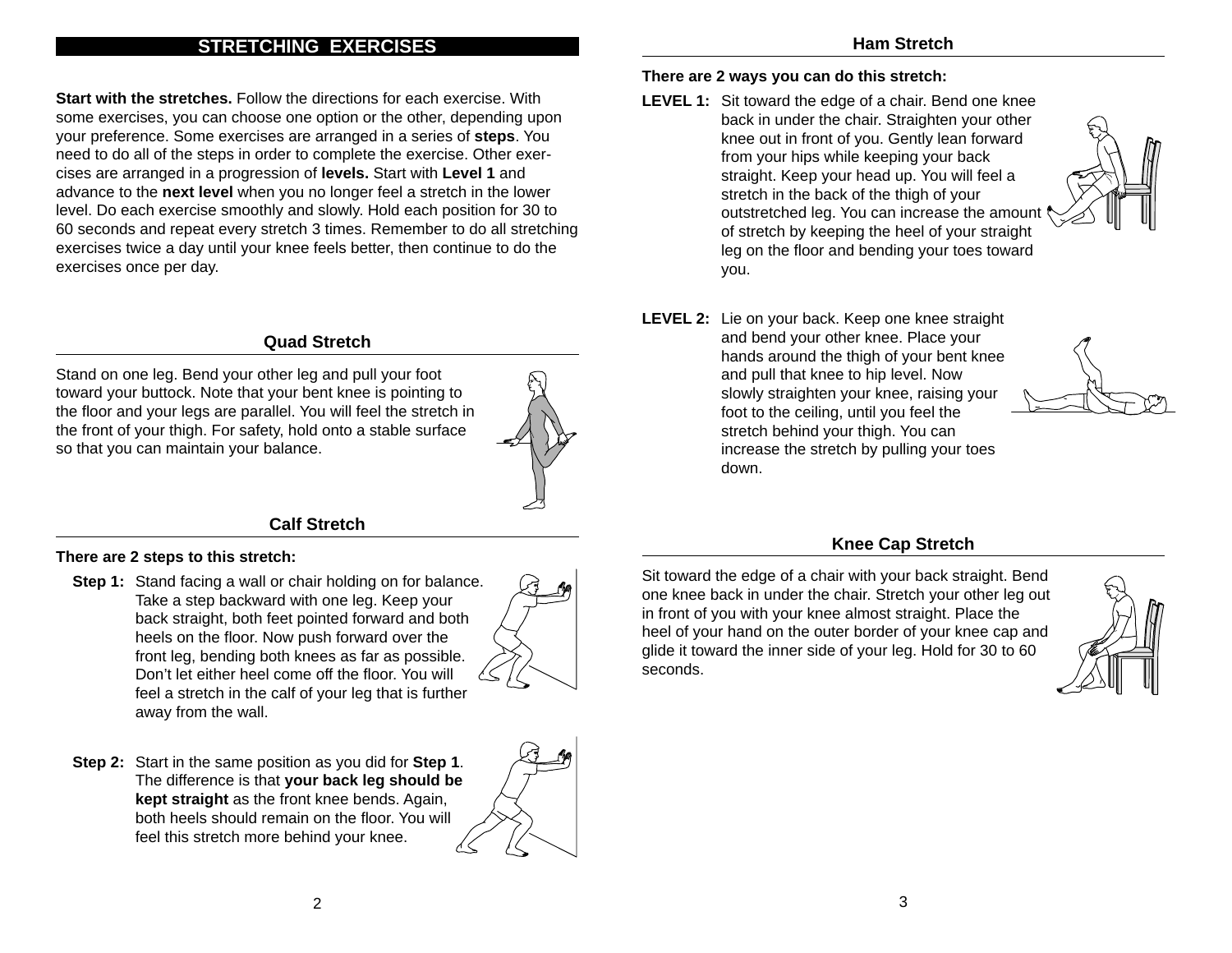# **STRENGTHENING EXERCISES**

**Now move on to the strengthening exercises**. Each exercise should be done smoothly and slowly. Some exercises are to be done in **sets of repetitions**. Start with one set of 10 to 15 repetitions each session. When you find one set of each exercise easy, progress to 2 sets of 10 to 15 repetitions each session. Likewise, once 2 sets are easy, advance to 3 sets of 10 to 15 repetitions each session. When 3 sets are easy, move onto the next level of difficulty. Other exercises are to be done until you **fatigue** or lose the form of the original exercise position or feel increased pain.

### **Towel Squeeze**

Sit on the edge of a chair with your feet flat on the floor. Place a rolled towel between your knees. Your arms and hands can rest on the surface behind you to support your back in an upright position. Squeeze the towel between your knees and hold for 5 seconds. Relax and repeat.

**Patellofemoral Exercise Class PROGRESS FLOW SHEET**

Patellofemoral Exercise Class PROGRESS FLOW SHEET

Personal Goals 1.

Personal Goals 1

# **VMO Strengthening**

**LEVEL 1:** Sit on the edge of a chair. Bend one knee back in under the chair. Stretch one leg in front of you with your **knee straight**. Now place your fingertips on the thigh muscle just above the inside of your knee and the other hand on the thigh muscle just below the outside of your hip. Contract your thigh muscle so that the inside tightens first and the outside is as relaxed as possible. Hold 5 seconds. Relax and repeat. When this becomes easy, move on to level 2.



**LEVEL 2:** Repeat level 1 but with your **knee bent**. Now place your fingertips on the thigh muscle just above the inside of your knee and the other hand on the thigh muscle just below the outside of your hip. Contract your thigh muscle so that the inside tightens first and the outside is as relaxed as possible. Hold 5 seconds. Relax and repeat.



| w<br>Level<br>#Reps<br>Time<br>Single Leg One<br>Quarter Squat |
|----------------------------------------------------------------|
|                                                                |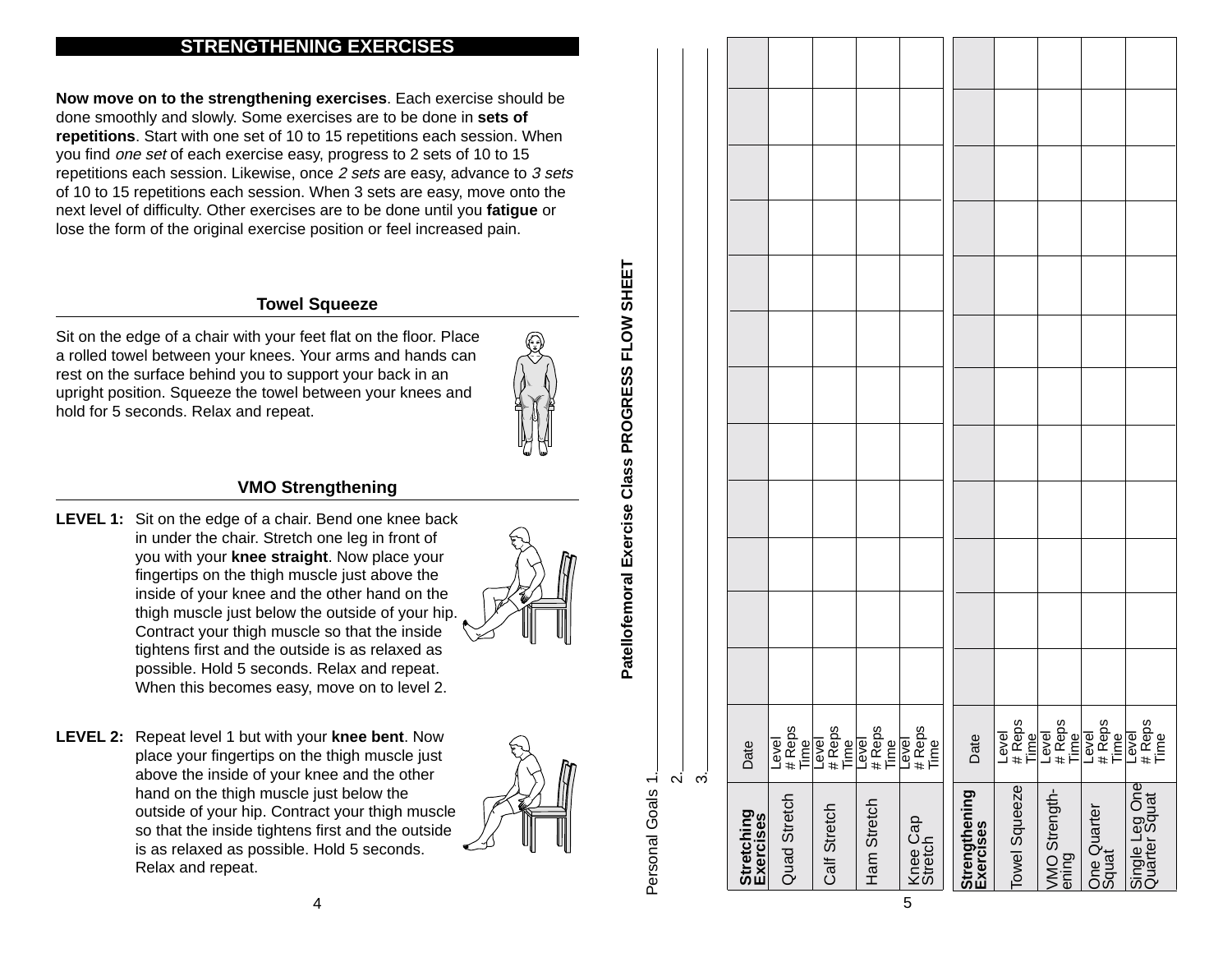| Outer Hip<br>Strengthening | Inside Calf<br>Strengthening | Outside Calf<br>Strengthening | Towel Crunch | Step Up | Step Down |
|----------------------------|------------------------------|-------------------------------|--------------|---------|-----------|

| Stretching<br>Exercises | Date                    |  |  |  |  |  |  |
|-------------------------|-------------------------|--|--|--|--|--|--|
| Quad Stretch            | Level<br># Reps<br>Time |  |  |  |  |  |  |
| Calf Stretch            | Level<br># Reps<br>Time |  |  |  |  |  |  |
| Ham Stretch             | Level<br># Reps<br>Time |  |  |  |  |  |  |
| Knee Cap<br>Stretch     | Level<br># Reps<br>Time |  |  |  |  |  |  |

|                | Strengthening<br>Exercises    | Date                         |  |  |  |  |  |  |
|----------------|-------------------------------|------------------------------|--|--|--|--|--|--|
|                | Towel Squeeze                 | # Reps<br>Level<br>Time      |  |  |  |  |  |  |
|                | VMO Strength-<br>ening        | # Reps<br>Level<br>Time      |  |  |  |  |  |  |
|                | One Quarter<br>Squat          | # Reps<br>Level<br>Time      |  |  |  |  |  |  |
|                | Single Leg One                | # Reps<br>Level<br>Time<br>T |  |  |  |  |  |  |
|                | Outer Hip<br>Strengthening    | # Reps<br>Time<br>Level      |  |  |  |  |  |  |
| $\overline{7}$ | Inside Calf<br>Strengthening  | Level<br># Reps<br>Time      |  |  |  |  |  |  |
|                | Strengthening<br>Outside Calf | # Reps<br>Time<br>Level      |  |  |  |  |  |  |
|                | <b>Towel Crunch</b>           | Level<br># Reps<br>Time      |  |  |  |  |  |  |
|                | Step Up                       | Level<br># Reps<br>Time      |  |  |  |  |  |  |
|                | Step Down                     | # Reps<br>Time<br>Level      |  |  |  |  |  |  |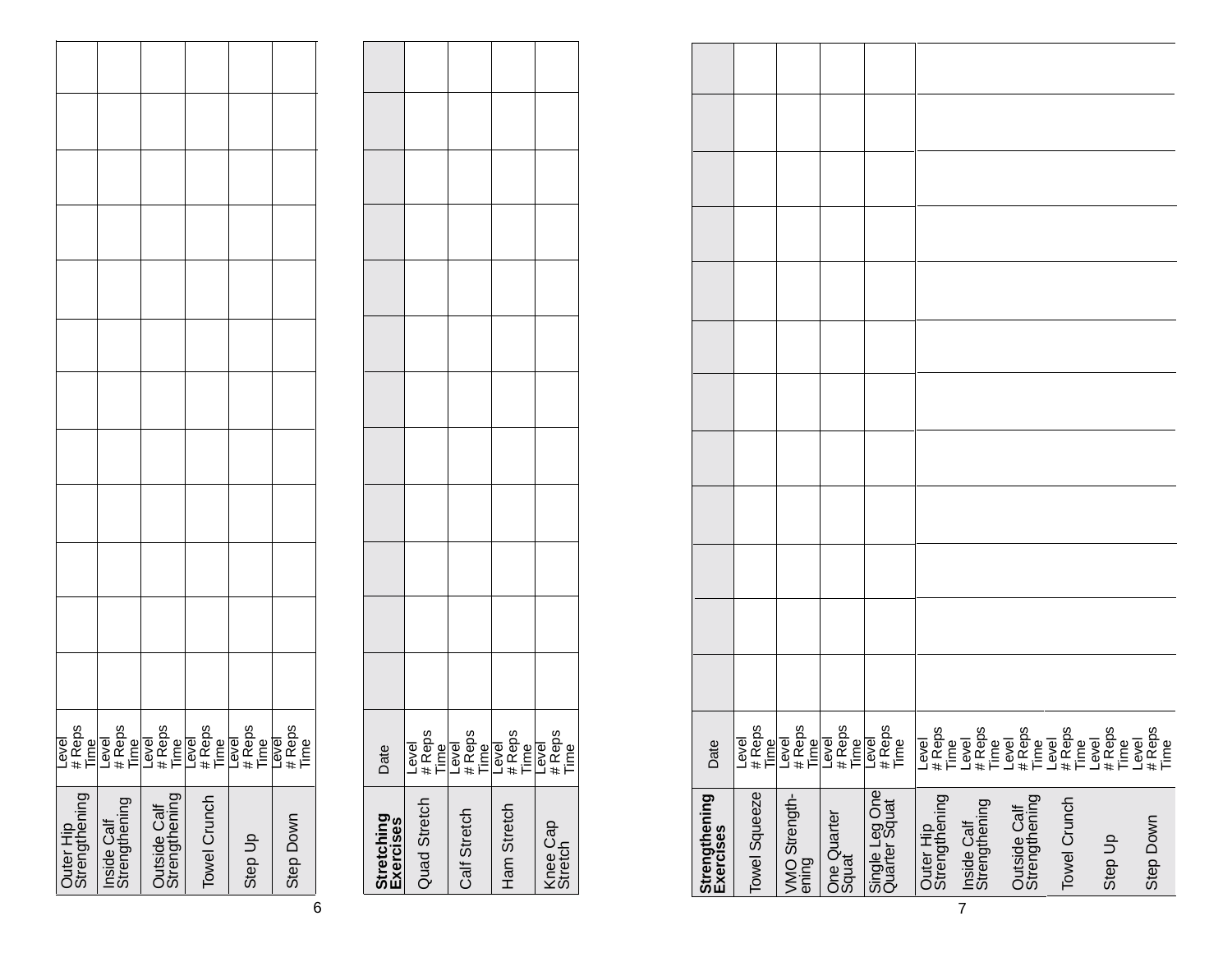The most advanced level of this exercise is level 3. **LEVEL 3:** Repeat level 1 in a **standing position**.

NOTE: In order to rest your back, return to a full upright standing position after each repetition.

### **One Quarter Squats**

Stand with your feet shoulder-width apart. Hold your hands behind your back and keep your back straight. Pretend you are sitting down in a chair as you slowly bend your knees out over your toes while keeping your heels in contact with the floor. Note that your knees should not bend inward. You will actively tighten the VMO in the front of your thighs. **Slowly** return to your starting position and repeat until you fatigue, with your goal being 3 to 4 minutes.

# **Single Leg One Quarter Squats**

In this exercise you will feel the muscles in the front of your thigh tightening.

- **LEVEL 1:** While standing, shift your weight onto one leg while keeping your opposite foot on the floor for balance. Keep your back straight. Pretend you are going to sit down in a chair as you slowly bend your knee out over your toes while keeping your heel in contact with the floor. You will actively tighten the VMO in the front of your thighs. Slowly return to starting position and repeat movement to muscle fatigue.
- **LEVEL 2:** Repeat level 1 using only your toes on the floor for balance.
- **LEVEL 3:** Progress to full weight on your leg while using only your fingertip on a wall for balance and repeat level 1.
- **LEVEL 4:** Now with full weight on your leg and without any other assistance for balance, repeat level 1.





# **Outer Hip Strengthening**

Stand up against a wall. Stand on the outside leg with your knee relaxed and bend your inside leg so that your knee is next to your other knee. Now push the bent leg into the wall. You should feel the muscles on both hips tighten. Hold 5 seconds. Release slowly, relax and repeat.



# **Inside Calf Strengthening**

Sit on a chair. Hold the theraband in your hands and wrap it around the ball of your foot. Cross your legs. Point your **foot down and in**, in one smooth motion. You will feel resistance from the theraband. Do this exercise slowly, holding 5 seconds, and release the tension in the theraband very slowly as you return to the starting position. You will feel the muscle on the inside of your calf tighten.



### **Outside Calf Strengthening**

Place one knotted end of theraband under a closed door or around a table leg. Now sit on the edge of a chair and place the looped end of the theraband around the ball of one foot. Keeping your heel on the floor, **pull your foot up and out**. You will feel resistance from the theraband. Do this exercise slowly, holding 5 seconds, and release the tension in the theraband very slowly as you return to the starting position. You will feel the muscle on the outside of your calf tighten.



# **Towel Crunch**

Sit toward the edge of a chair with your back straight. You should not have shoes on when doing this exercise. Place a towel on the floor underneath one foot. Now, while keeping your heel in contact with the floor, move the towel toward your other foot with an inward motion of your foot and ankle.



9